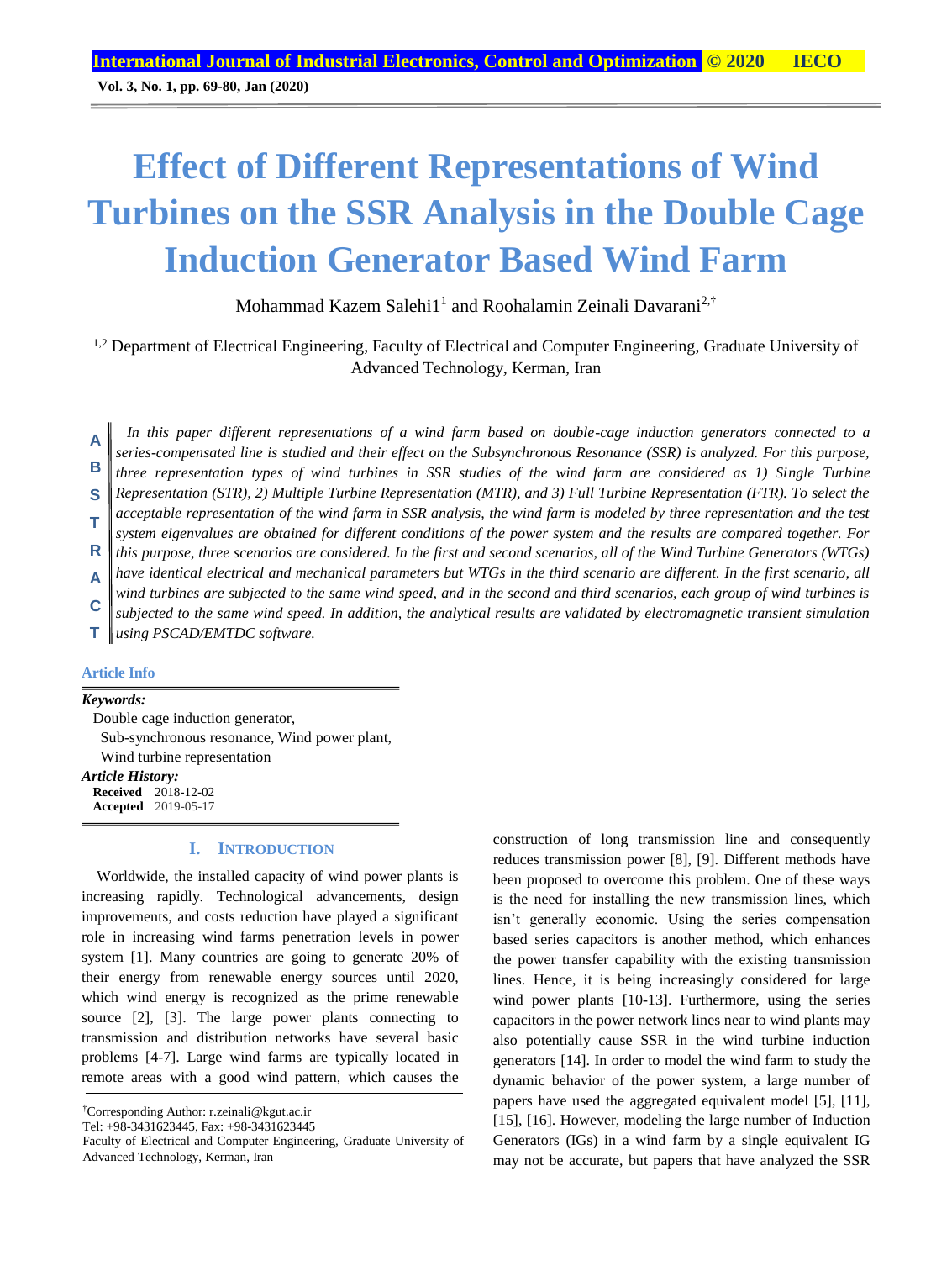in the wind farms have considered only the aggregated model for wind farms [10], [11], [18-28]. In addition, in the previous studies, it was assumed that all wind farms are connected at the same collector bus (an aggregated wind farm connected to a series compensated transmission line) [29-32]. In [33], to reduce the interaction between DFIG controllers and series capacitor a control criteria is explored. In [34], to investigate the effect of random wind speed on SSR analysis of DFIG a probabilistic method is proposed to assess the probabilistic stability of SSR. In [35], the authors review the articles related to the SSR analysis in the wind farm.

In this paper for different representations of wind turbines a comprehensive analysis of SSR potential in the DCIG based wind farm connected to a series compensated line is presented and the results are compared with each other. Furthermore, this paper present the potential of SSR in a realistic wind farm split into different clusters connected by cables and connected to a series-compensated line. For this purpose, Single Turbine Representation (STR), Multiple Turbine Representation (MTR) and Full Turbine Representation (FTR) are considered to modeling the wind turbines in SSR analysis of DCIGs. In STR, the wind farm is modeled by only a single wind turbine. In MTR, based on the wind turbines characteristics and received wind speed the wind farm is modeled by multi-wind turbines. In FTR, all of the wind turbines are separately considered in the modeling of the wind farm. To study the effect of wind farm representation on SSR phenomenon the eigenvalue analysis is carried out by the linear modal method through MATLAB software, which is validated with electromagnetic transient simulation studies using PSCAD/EMTDC. The paper is organized as follow:

The effect of series compensated transmission lines on power system stability is studied in section II. In section III the modeling of a wind farm based DCIG connected to a series compensated transmission line is presented. The obtained results from SSR analysis for different wind turbine representation are shown in section IV. Time domain simulation results are presented in Section V. Finally, Section VI concludes the paper.

# **II. EFFECT OF SERIES COMPENSATED TRANSMISSION LINES ON POWER SYSTEM STABILITY**

The power system with series compensated transmission lines can be faced with Subsynchronous Resonance (SSR). The SSR phenomenon may affect the stability of the power system by i) Self-excitation due to induction generator effect (also called IGE) ii) Subsynchronous Torsional Interaction (also called SSTI), and iii) Transient torque (also called transient SSR) [10]. In this paper, all three aspects are considered. Eigenvalue analysis is extensively utilized for the study of torsional interaction and induction generator effect. Transient torque study is done through the electromagnetic transient simulation in PSCAD/EMTDC software. For the IGE and SSTI analysis, subsynchronous and torsional modes are of interest. The variation of Subsynchronous and the torsional modes, respectively, used to study the induction generator effect and the torsional interaction.

# **III. SYSTEM MODELING**

The study system is shown in Fig. 1. The study system includes a large wind farm based on double-cage induction generators (DCIG), which is connected to an infinite bus through a long distance series-compensated transmission line. The wind farm split into different clusters connected by cables (impedances). The single line diagram of the wind farm is shown in Fig. 2.



**Fig. 1**. Study system.



**Fig. 2**. Single line diagram of the wind farm.

In the following, the differential equations of the system are extracted.

#### *A. WTG Torsional System Model*

In order to investigate the SSR phenomenon, the turbine-generator is modeled as multi-mass. In this paper, a two-mass WTG drive train model, which shown in Fig. 3, is used. Dynamic equations of turbine generator shaft are expressed as (1)-(3) [11].



**Fig. 3**. Two-mass drive train model.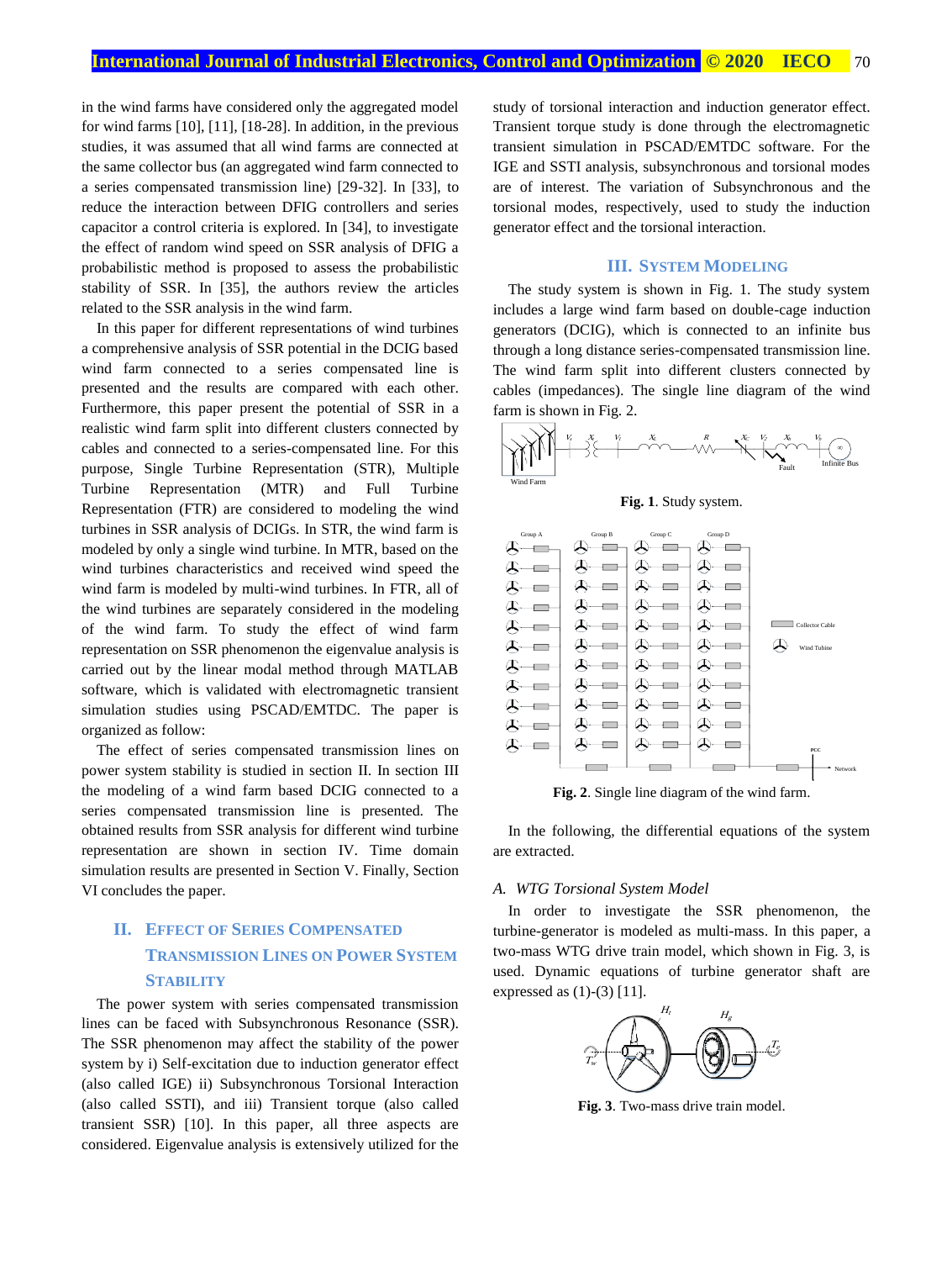$$
2H_t \frac{d}{dt} \omega_t = T_w - K_{tg} \delta_{tg} - D_{tg} (\omega_t - \omega_g)
$$
 (1)

$$
\frac{d}{dt}\delta_{\rm sg} = \omega_{\rm t} - \omega_{\rm g} \tag{2}
$$

$$
2H_g \frac{d}{dt} \omega_g = K_{tg} \delta_{tg} + D_{tg} (\omega_t - \omega_g) - T_e \tag{3}
$$

In Equs (1)-(3),  $\omega_t$  and  $\omega_g$  is the angular speed of the wind turbine and the generator, respectively,  $H_t$  and  $H_g$  is the inertia constant of wind turbine and generator, respectively,  $K_{tg}$  is the shaft stiffness between wind turbine and generator, *δtg* is the torsional angle between the wind turbine and generator,  $D_{tg}$  is the damping coefficient between the wind turbine and generator,  $T_w$  is the mechanical torque, and  $T_e$  is the electromagnetic torque.

#### *B. Double cage induction generator model*

Many wind farms in the world are based on the fixed speed turbine generators. For example the Brahmanvel wind farm with capacity of 550 MW in India, Twin Groves wind farm with capacity 396 MW in Illinois, Maple Ridge wind farm with capacity 322 MW in New York, Pioneer Prairie wind farm with capacity 302 MW in Iowa and Fowler Ridge wind farm with capacity 300 MW in Indiana used fixed speed wind turbines based squirrel cage induction generator [36].

A fixed-speed wind turbine generator consists of a conventional squirrel cage induction generator that is directly connected to the grid. The slip of the induction generator varies with the power generated. However, the variations are within 1%-2% of the rated generator speed. In this type of generator, since the rotor speed cannot be controlled, variation in the wind speed causes fluctuation in the input torque that is directly translated into variable output power. The induction generator output power increases with the increase in the torque applied to its shaft by the turbine. The stand-alone fixed speed induction generators do not produce reactive power. Therefore, an external source of reactive power such as capacitor bank should be used at the generator terminal. Fixed speed induction generators are designed as a single-cage rotor or double-cage rotor, but normally the squirrel cage induction generators with rated power above 5 kW are designed by the double-cage rotor. The steady-state equivalent circuit of a DCIG equipped by capacitor bank is shown in Fig. 4. The differential equations of the DCIG in the synchronously rotating d-q reference can be extracted as (4)-(9) [37]. In addition, the induction generator flux linkage (λ) and electromagnetic torque equations, respectively, are shown as (10) and (11) [11].



capacitor bank

$$
\frac{d}{dt}\lambda_{ds} = -R_s I_{ds} + \omega_s \lambda_{qs} - V_{ds}
$$
\n(4)

$$
\frac{d}{dt}\lambda_{qs} = -R_s I_{qs} - \omega_s \lambda_{ds} - V_{qs} \tag{5}
$$

$$
\frac{d}{dt}\lambda_{dr1} = -R_{r1}I_{dr1} + s\omega_s\lambda_{qr1} \tag{6}
$$

$$
\frac{d}{dt}\lambda_{q_{r1}} = -R_{r1}I_{q_{r1}} - s\omega_s\lambda_{dr1} \tag{7}
$$

$$
\frac{d}{dt}\lambda_{dr2} = -R_{r2}I_{dr2} + s\omega_s\lambda_{qr2}
$$
\n(8)

$$
\frac{d}{dt}\lambda_{qr2} = -R_{r2}I_{qr2} - s\omega_s\lambda_{dr2}
$$
\n(9)

$$
\begin{bmatrix}\n\lambda_{ds} \\
\lambda_{qs} \\
\lambda_{dr1} \\
\lambda_{qr1} \\
\lambda_{qr2}\n\end{bmatrix} =\n\begin{bmatrix}\nL_s & 0 & L_m & 0 & L_m & 0 \\
0 & L_s & 0 & L_m & 0 & L_m \\
L_m & 0 & L_{r1} & 0 & L_{r2} & 0 \\
0 & L_m & 0 & L_{r1} & 0 & L_{r2} \\
0 & L_m & 0 & L_{r2} & 0 & L_{r2} \\
L_m & 0 & L_{r2} & 0 & L_{r2} & 0 \\
0 & L_m & 0 & L_{r2} & 0 & L_{r2}\n\end{bmatrix}\n\begin{bmatrix}\nI_{ds} \\
I_{qs} \\
I_{qr1} \\
I_{qr2} \\
I_{qr2}\n\end{bmatrix}
$$
\n(10)\n
$$
L_s = L_{s\sigma} + L_m, L_{r1} = L_{r1\sigma} + L_{r2}
$$

$$
T_e = L_m \left[ I_{ds} (\mathbf{I}_{qr1} + I_{qr2}) - I_{qs} (\mathbf{I}_{dr1} + I_{dr2}) \right]
$$
 (11)

Where,  $\omega_s$  is the synchronous frequency (rad/s);  $V_{ds}$  and Vqs, Ids and Iqs, are the d-q axis voltage and stator current of DCIG respectively;  $I_{dr1}$  and  $I_{qr1}$ ,  $I_{dr2}$  and  $I_{qr2}$  are respectively the d-q axis current of first and second rotor cage;  $R_s$  and  $L_{so}$ respectively are the resistance and leakage inductance of stator winding;  $R_{r1}$  and  $R_{r2}$ ,  $L_{r01}$  and  $L_{r02}$  are the resistance and leakage inductance of first and second rotor cage respectively; L<sup>m</sup> is the magnetizing inductance and, Lrm is the mutual leakage inductance between two rotor cages.

#### *C. Transmission line model*

The differential equations of the transmission line can be extracted in the d-q reference by the equations (12)-(17) [11].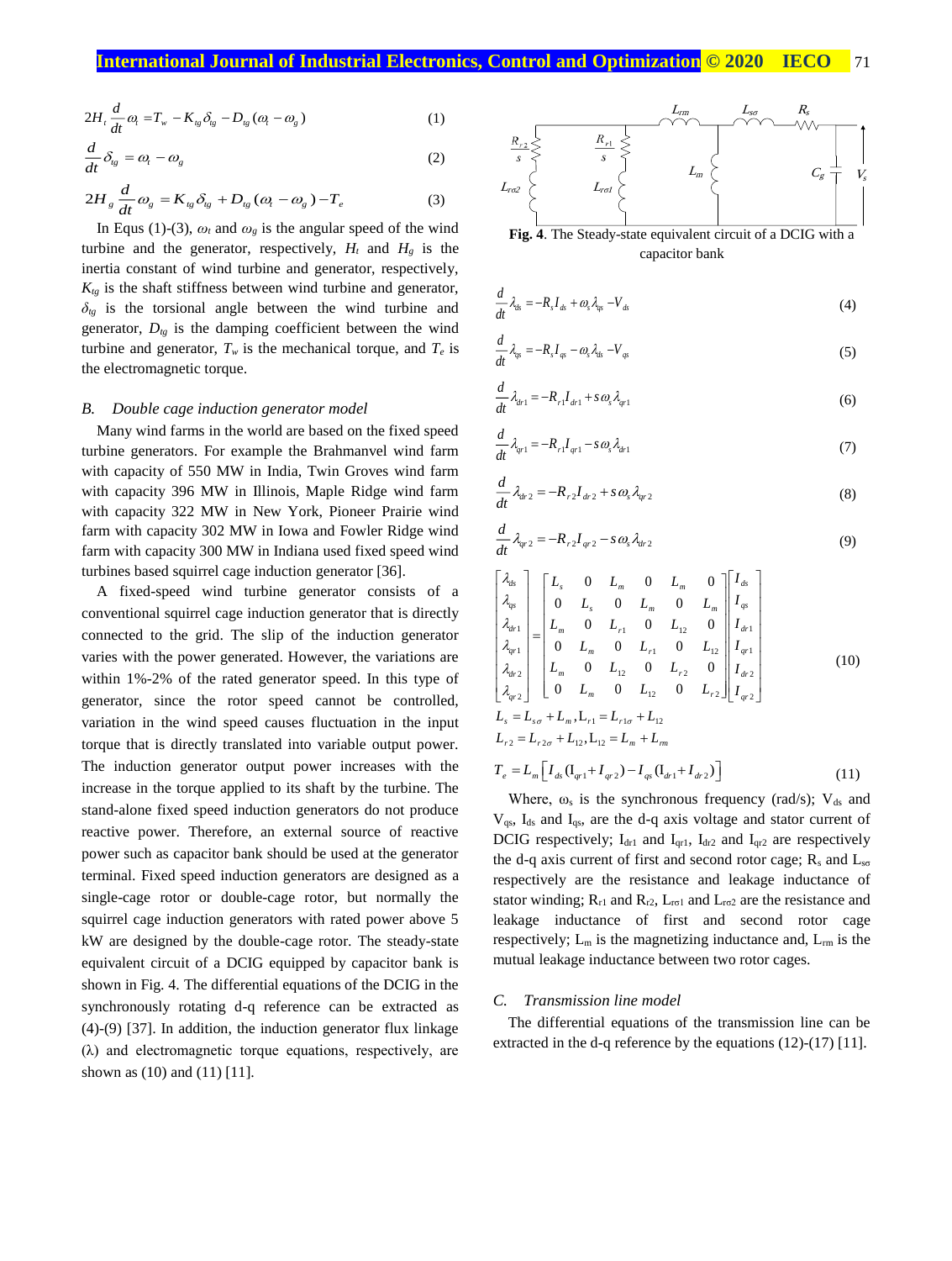$$
C_g \frac{d}{dt} V_{ds} = I_{ds} - I_d + \omega_s C_g V_{qs}
$$
\n(12)

$$
C_s \frac{d}{dt} V_{qs} = I_{qs} - I_q - \omega_s C_s V_{ds}
$$
\n(13)

$$
L\frac{d}{dt}I_d = V_{ds} - RI_d + \omega_s L I_q - V_{cd} - V_{bd}
$$
 (14)

$$
L\frac{d}{dt}I_q = V_{qs} - RI_q - \omega_s L I_d - V_{cq} - V_{bq} \tag{15}
$$

$$
C\frac{d}{dt}V_{cd} = I_d + \omega_s CV_{cq}
$$
 (16)

$$
C\frac{d}{dt}V_{cq} = I_q - \omega_s CV_{cd} \tag{17}
$$

Where,  $V_{cd}$  and  $V_{cq}$ ,  $V_{bd}$ , and  $V_{bq}$ ,  $I_d$  and  $I_q$  are respectively the voltage across the series capacitor, infinite bus voltage, and the transmission line current in the d-q reference frame. *C* and *C<sup>g</sup>* are respectively, the series capacitor of the transmission line, and the shunt capacitor bank at the terminal of the wind plant. In addition, *L* is defined as (18):

$$
L = LL + LT + Lb
$$
 (18)

Where, *LL*, *LT*, and *Lb*, respectively are the inductance of the transmission line, the transformer, and infinite bus source.

#### *D. Equivalent model of wind turbine generators (WTGs)*

Extracting the equivalent model of wind turbine generators is an important aspect during the planning of large wind power plants and their stability studies. In this section, how to determine the parameters of the equivalent model of DCIG based wind turbines are explained. In this method, it is assumed that the disturbance in a bus identically affects the performance of all wind turbines. To determine the aggregated model parameters of a wind farm, the equivalent of electrical and mechanical sections of the wind farm should be obtained. The equivalent model of a wind farm considering *N* number of wind turbines are expressed below:

The equivalent parameters of the torsional system such as inertia constant (*Heq*), shaft stiffness (*Keq*) and damping coefficient  $(D_{eq})$ , respectively, are obtained in (19), (20) and (21). According to (19)-(21), the summation of the torsional system parameters of wind turbines indicate the equivalent wind turbine parameters.

$$
H_{eq} = \sum_{k=1}^{N} H_k
$$
 (19)

$$
K_{eq} = \sum_{k=1}^{N} K_k
$$
\n(20)

$$
D_{eq} = \sum_{k=1}^{N} D_k \tag{21}
$$

Where *k*-index represents the *k*th wind turbine in a wind farm.

The equivalent capacity of the wind turbines (*Seq*) is obtained from the summation of each wind turbine capacity according to (22).

$$
S_{eq} = \sum_{k=1}^{N} S_k
$$
 (22)

Where  $S_k$  is the rating capacity of the *k*th wind turbine.

The equivalent parameters of the double cage induction generator (*Xeq*) are obtained from (23).

$$
X_{eq} = \sum_{k=1}^{N} \alpha_k X_k
$$
\n(23)

Where,  $X_k$  is a parameter of *k*th generator and  $\alpha_k$  is a factor, which is calculated from (24).

$$
\alpha_k = S_k / \sum_{k=1}^N S_k \tag{24}
$$

Also, the equivalent shunt capacitors  $(C_{geq})$  at the terminal of the equivalent induction generator is calculated from (25).

$$
C_{geq} = \sum_{k=1}^{N} C_{gk} \tag{25}
$$

Where  $C_{gk}$  is the shunt capacitance at the *k*th generator terminal.

#### *E. Complete system model*

The differential equations describing different subsystems are linearized by Taylor expansion and linear state-space model of each subsystem is stated as (26)-(28) [11].

$$
\dot{X}_T = A_{TT} X_T + A_{TG} X_G + B_T u_T
$$
\n(26)

$$
\dot{X}_G = A_{GT} X_T + A_{GG} X_G + A_{GN} X_N
$$
\n(27)

$$
\dot{X}_{N} = A_{NG} X_{G} + A_{NN} X_{N} + B_{N} u_{N}
$$
\n(28)

Equations (26)-(28) represent the state space of the turbine generator mechanical system, induction generator electrical system, and transmission network, respectively. Where, A and B respectively, are the coefficients matrix of the state variables and input vectors and the subscripts T, G, and N are related to the turbine, generator, and network. In addition,  $X_T$ ,  $X_G$ , and  $X_N$ , respectively, are the state variables vector of the turbine generator mechanical, induction generator, and transmission network subsystems and represent as (29)-(31). Also,  $u_T$  and  $u_N$ , respectively, are the input of the turbine generator mechanical and transmission network subsystems and represent as (31)-(32). In (29)-(33),  $\Delta$  is a linearization symbol of equations.

$$
X_T = [\Delta \omega_t, \Delta \delta_{lg}, \Delta \omega_g]
$$
 (29)

$$
X_{G} = [\Delta I_{ds}, \Delta I_{qs}, \Delta I_{dr1}, \Delta I_{qr1}, \Delta I_{dr2}, \Delta I_{qr2}]
$$
\n(30)

$$
X_N = [\Delta V_{ds}, \Delta V_{qs}, \Delta I_d, \Delta I_q, \Delta V_{cd}, \Delta V_{cq}]
$$
\n(31)

$$
U_T = [\Delta T_{\omega}] \tag{32}
$$

$$
U_N = [\Delta V_{bd}, \Delta V_{bq}] \tag{33}
$$

For every wind turbine, there is a set of equations (equations  $(1)-(11)$ ). In the STR model, the wind farm is modeled by one equivalent wind turbine; therefore the wind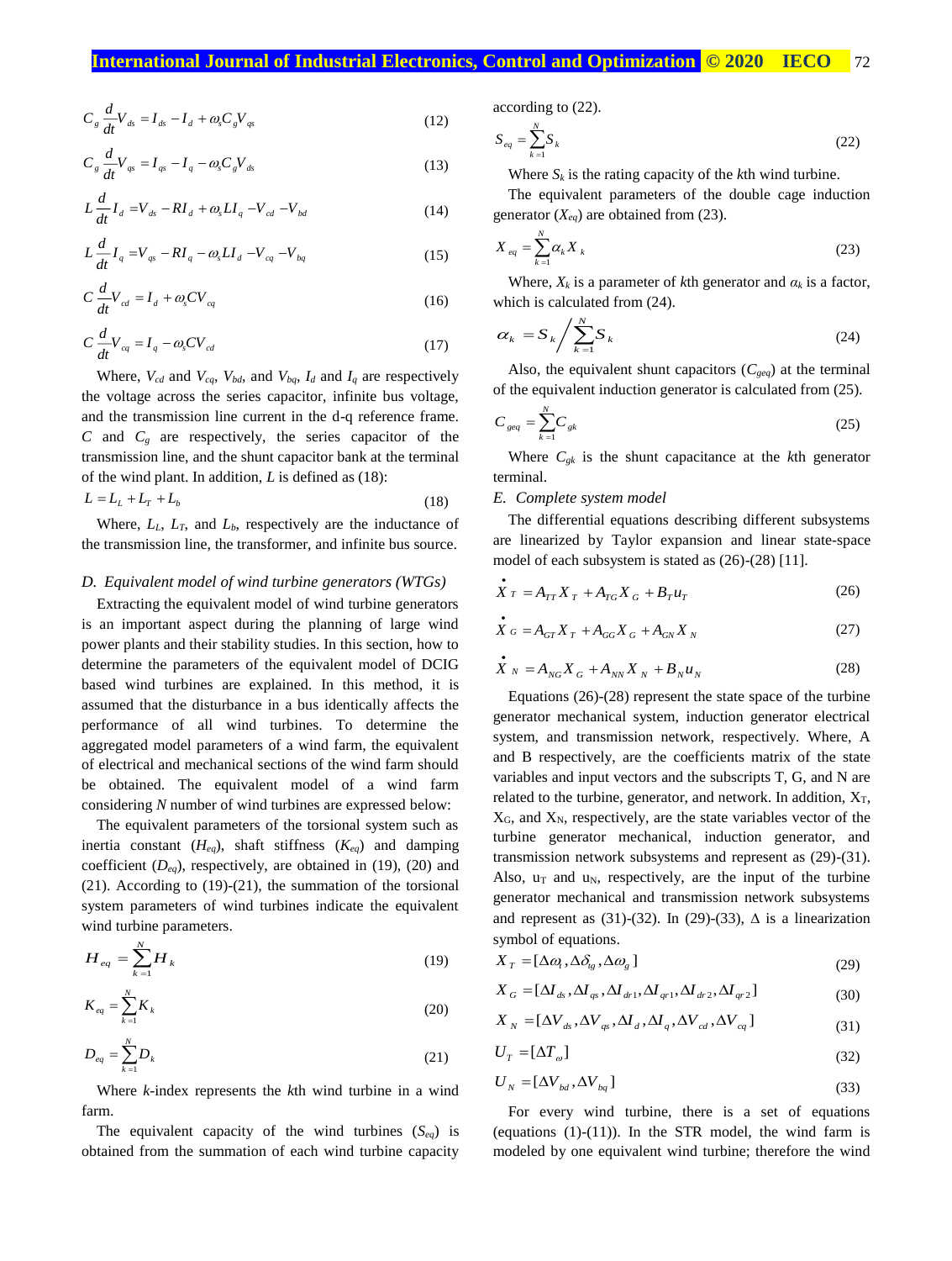farm is modeled by 11 equations. The method for obtaining the equivalent wind turbine parameters is illustrated in section 3.4. In the MTR model, several wind turbine groups are considered, and each group of the wind turbine is modeled by the equivalent wind turbine. For example, if four groups of the wind turbine is considered the wind farm is modeled by 44 equations (the wind turbine in each group have the same electrical and mechanical parameters and is subjected to the same wind speed). In addition, in the FTR model, all of the wind turbines are modeled separately.

# **IV. SMALL SIGNAL ANALYSIS**

In this section, in order to SSR analysis in a double-cage induction generator based wind farm connected to the series-compensated transmission line, the wind farm is modeled by three representations STR, MTR and FTR.

To comprehensive analysis of SSR, three scenarios are considered. In the first and second scenarios, all of the WTGs are identical but WTGs in the third scenario are different. In the first scenario, all wind turbines are subjected to the same wind speed (identical aerodynamic torque), and in the second scenario, each group of wind turbines is subjected to the same wind speed (wind speed is different between groups). In the third scenario, the electrical and mechanical parameters and also the capacity are different for each group of WTGs. The considered scenarios are summarized in Table I. **TABLE I**

| .                                                     |  |  |  |  |  |
|-------------------------------------------------------|--|--|--|--|--|
| CONDITIONS CONSIDERED FOR WTGS IN DIFFERENT SCENARIOS |  |  |  |  |  |
|                                                       |  |  |  |  |  |

| <b>Scenarios</b> | Wind Speed               | Electrical and Mechanical       |
|------------------|--------------------------|---------------------------------|
|                  |                          | Parameters                      |
|                  | All wind turbines are    | All wind turbines have the same |
| Scenario 1       | subjected to the same    | electrical and mechanical       |
|                  | wind speed               | parameters                      |
|                  | Each group of wind       | All wind turbines have the same |
| Scenario 2       | turbines is subjected to | electrical and mechanical       |
|                  | the same wind speed      | parameters                      |
|                  | Each group of wind       | Each group of wind turbines has |
| Scenario 3       | turbines is subjected to | different electrical and        |
|                  | the same wind speed      | mechanical parameters           |

In the following, for the mentioned scenarios, using linear modal analysis the eigenvalues of the benchmark system are calculated and compared for different wind farm representations. Since in this paper the effect of different wind farm representation on SSR phenomenon is studied; therefore, only the subsynchronous and torsional modes of the system are presented.

#### *A. Small signal analysis of the Scenario 1*

In the Scenario 1, a 101.2-MW wind farm is considered which consists of 44 double-cage IG-based wind turbines. In this scenario, all of the 44 generators are the same in terms of type (IG) and size (2.3 MW); and are subjected to identical aerodynamic torque (*Tw*=1 pu).

Table II shows the results of the small signal analysis for

different models of the wind farm and 50% series compensation level. In the MTR model, every 11 wind turbines are considered in one group. As shown in Table II, the results are the same for all three models. It should be noted that, in the STR model one torsional mode, and in the MTR and FTR, respectively, 4 and 44 torsional modes are obtained.

**TABLE II** EIGENVALUES ASSOCIATED WITH SSR IN DIFFERENT REPRESENTATION MODELS FOR SCENARIO 1. Modes Type STR model MTR model FTR model

| Subsynchronous<br>mode | $-0.364 \pm i236.300 -0.364 \pm i236.300 -0.364 \pm i236.300$ |                     |                     |
|------------------------|---------------------------------------------------------------|---------------------|---------------------|
| Torsional<br>mode(s)   | $-0.527 \pm i3.594$                                           | $-0.527 \pm 13.594$ | $-0.527 \pm i3.594$ |

As shown in Table II, for this scenario, in MTR and FTR models, respectively, all 4 and 44 torsional modes are obtained as  $-0.527 \pm i 3.594$ . For this scenario, the damping ratio variations of the subsynchronous and torsional modes for different series compensation levels are shown in Fig. 5. It should be noted that in the real power systems the compensation level is at a maximum of 75% range and higher values are meaningless (the normal compensation level is between 55% to 65%). According to Fig. 5, for Scenario 1, the damping ratio of these two modes is the same at all series compensation levels in all three models.



**Fig. 5.** Subsynchronous and torsional modes damping ratio in different representation models for Scenario 1.

#### *B. Small signal analysis of the Scenario 2*

In the Scenario 2, same as Scenario 1, 44 identical wind turbines with 2.3 MW capacity are considered. But unlike the Scenario 1, different aerodynamic torques are applied to the wind turbines. 4 groups of 11 wind turbines (group A, group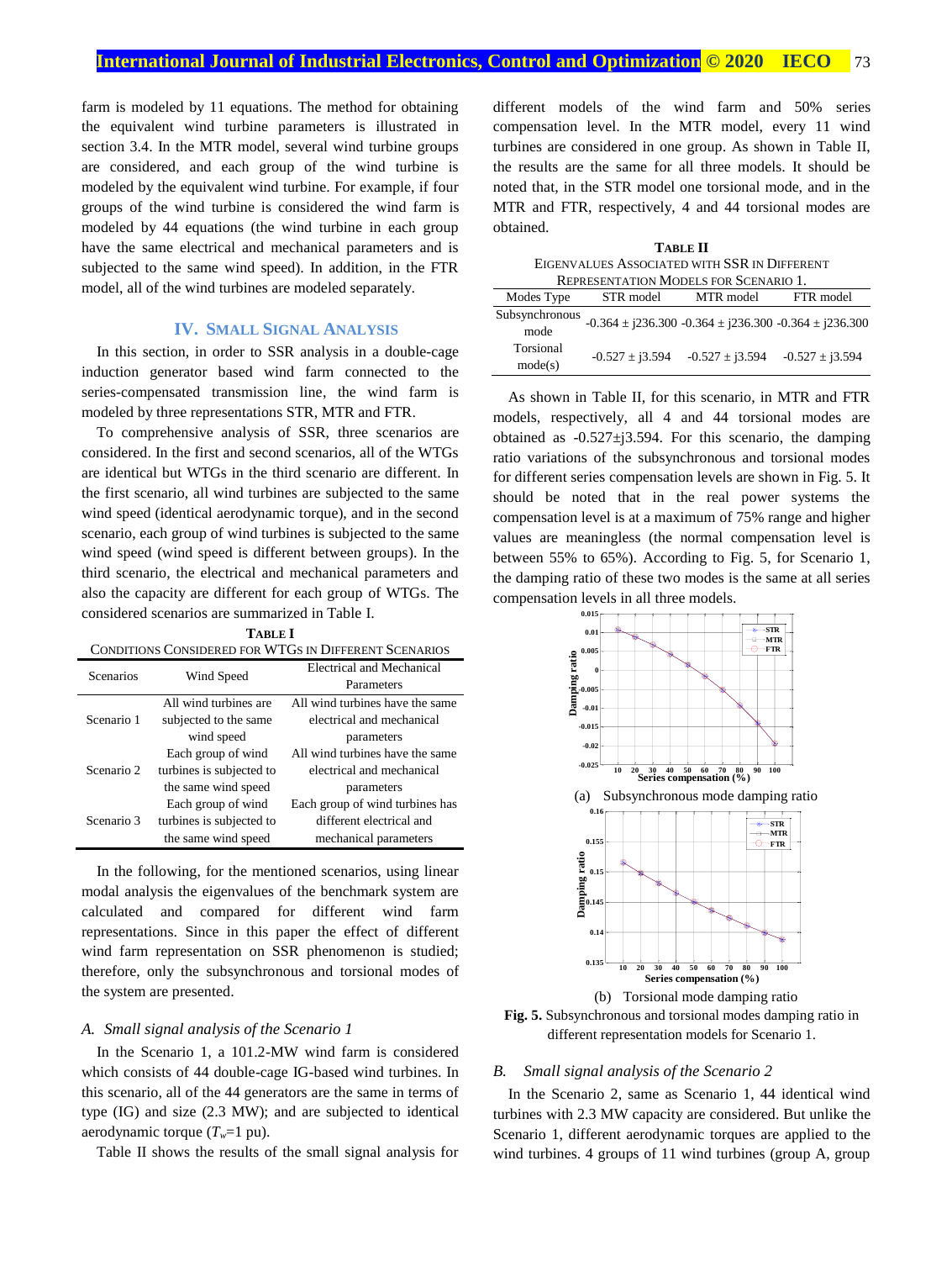B, group C and group D) are assumed that are subjected to the different aerodynamic torques (subjected to different wind speed). Group A produces rated output power  $(T_w=1)$ pu), group B produces 75% of its rated output power  $(T_w=0.75 \text{ pu})$ , group C produces 50% of its rated output power ( $T_w=0.5$  pu), and group D produces 25% of its rated output power  $(T_w=0.25 \text{ pu})$ . Therefore, the generated power of the wind farm to be reduced to 63.25 MW.

The results of the small signal analysis of the Scenario 2 are presented in Table III for a 50% series compensation level and various wind farm models. As seen from Table III, in the STR model one torsional mode equal to -0.341±j236.268 is obtained. In MTR model, 4 torsional modes equal to  $-0.425\pm i3.609$ ,  $-0.434\pm i3.608$ ,  $-0.461\pm i3.608$ , and -0.505±j3.608 are obtained that be associated with the 4 groups A, B, C, and D, respectively. In FTR model, 44 torsional modes are obtained such that 11 torsional modes are equal to  $-0.425 \pm j3.609$ , 11 torsional modes are equal to  $-0.434 \pm j3.608$ , 11 torsional modes are equal to  $-0.461 \pm j3.608$ , and 11 torsional modes are equal to -0.505±j3.608.

**TABLE III** EIGENVALUES ASSOCIATED WITH SSR IN DIFFERENT REPRESENTATION MODELS FOR SCENARIO 2.

|                        | INEI NEJERTATIOR INTODELJ FON DUERANIO Z. |                                                                                          |                                                                                          |
|------------------------|-------------------------------------------|------------------------------------------------------------------------------------------|------------------------------------------------------------------------------------------|
| Modes Type             | STR model                                 | MTR model                                                                                | FTR model                                                                                |
| Subsynchronous<br>mode |                                           | $-0.341 \pm i236.268 -0.342 \pm i236.273 -0.342 \pm i236.273$                            |                                                                                          |
| Torsional<br>mode(s)   | $-0.447 \pm i3.594$                       | $-0.425 \pm i3.609$<br>$-0.434 \pm i3.608$<br>$-0.461 \pm i3.608$<br>$-0.505 \pm i3.608$ | $-0.425 \pm 13.609$<br>$-0.434 \pm i3.608$<br>$-0.461 \pm i3.608$<br>$-0.505 \pm i3.608$ |

As shown in Table III, the subsynchronous mode is almost identical in all three models, but the torsional mode in the STR model is different from torsional modes obtained by MTR and FTR models. Also, the results of the MTR and FTR model are completely identical. In addition, the results show that when the mechanical parameters of wind turbines are the same, there is a negative correlation between wind turbine output power and torsional modes damping. Such that, in the MTR and FTR models, respectively, each group of wind turbines and each wind turbines that produce more power, has the least damping of torsional modes. Fig. 6 shows the damping ratio of the subsynchronous and the torsional modes for different series compensation levels in the Scenario 2.

According to Fig. 6, the damping ratio of the subsynchronous mode is the same in all three models for the same series compensation levels, and the damping ratio of torsional modes are different for STR model than MTR and FTR models.

#### *C. Small signal analysis of the Scenario 3*

In the Scenario 3, a 112-MW wind farm is considered which includes wind turbine-generators by different electrical and mechanical parameters, and different output rated power. For this purpose, 20 wind turbines with an induction generator of 2.3 MW, 20 wind turbines with an induction generator of 2 MW and 20 wind turbines with an induction generator of 1.3 MW are considered. In this scenario, it is assumed that each wind turbine produces the rated output power. In MTR model, the same wind turbine generators are modeled in the same group. Therefore, group A involves induction generators of 2.3 MW, group B involves induction generators of 2 MW and group C involves induction generators of 1.3 MW.

Table IV shows the system eigenvalues related to SSR in different representation models for Scenario 3. As seen from Table IV, in the STR model one torsional mode equal to -0.429±j3.392 is obtained. In MTR model, 3 torsional modes equal to -0.517±j3.603, -0.265±j2.516 and -0.434±j4.579 are obtained that be associated with the 3 groups A, B, and C, respectively. In FTR model, 60 torsional modes are obtained such that 20 torsional modes are equal to  $-0.517\pm j3.603$ , 20 torsional modes are equal to -0.265±j2.516, and 20 torsional modes are equal to -0.434±j4.579.



**Fig. 6.** Subsynchronous and torsional modes damping ratio in different representation models for Scenario 2.

| <b>TABLE IV</b>                              |
|----------------------------------------------|
| EIGENVALUES ASSOCIATED WITH SSR IN DIFFERENT |
| <b>REPRESENTATION MODELS FOR SCENARIO 3.</b> |
|                                              |

| Modes Type             | STR model           | MTR model                                                         | FTR model                                                         |
|------------------------|---------------------|-------------------------------------------------------------------|-------------------------------------------------------------------|
| Subsynchronous<br>mode |                     | $-0.542 \pm i231.150 -0.571 \pm i231.121 -0.571 \pm i231.121$     |                                                                   |
| Torsional<br>mode(s)   | $-0.429 \pm i3.392$ | $-0.517 \pm i3.603$<br>$-0.265 \pm i2.516$<br>$-0.434 \pm i4.579$ | $-0.517 \pm i3.603$<br>$-0.265 \pm j2.516$<br>$-0.434 \pm i4.579$ |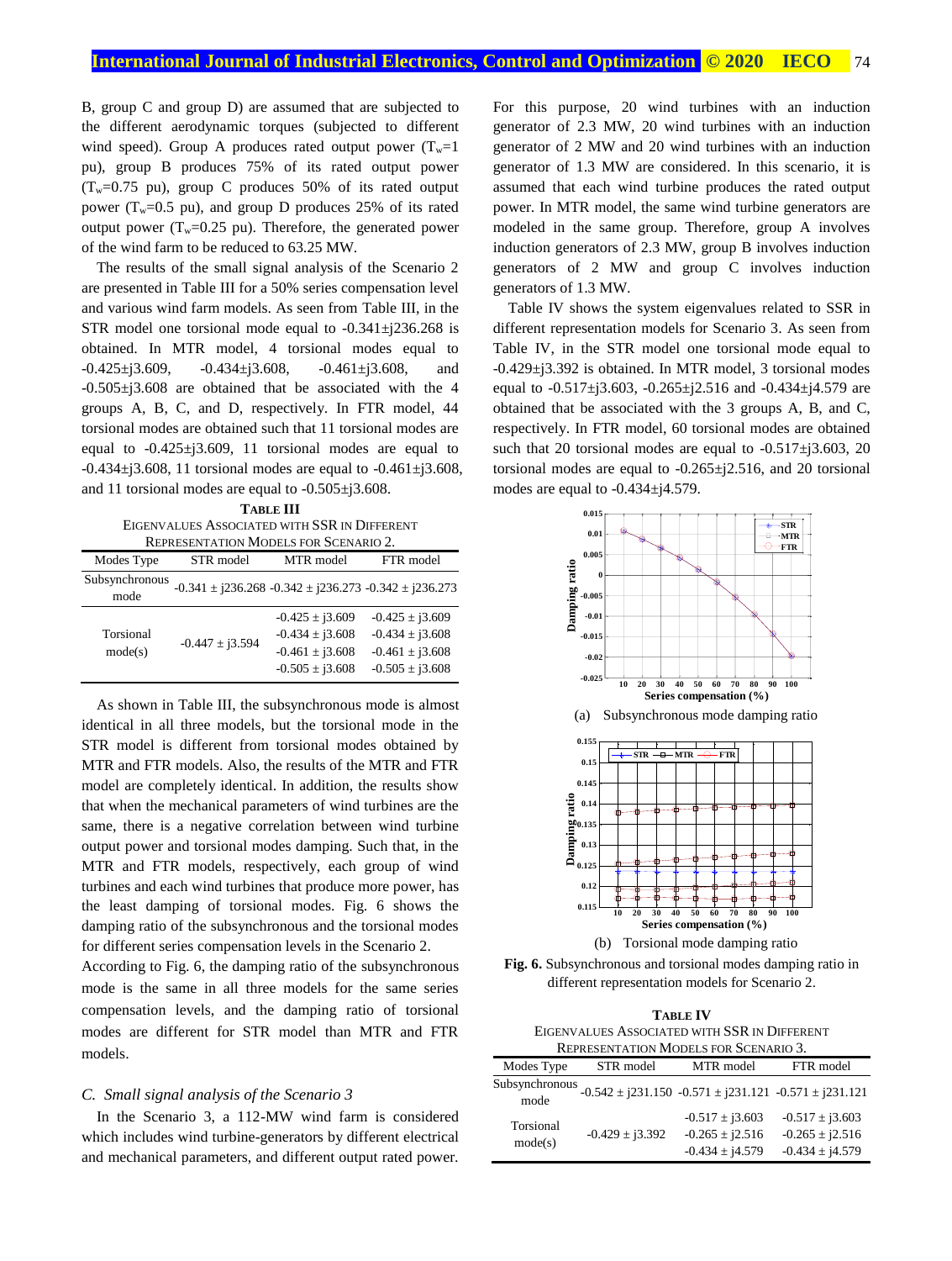As seen from Table IV, the subsynchronous mode is close to each other in all three models, but the torsional mode in the STR model is different from torsional modes obtained by MTR and FTR models. Also, the results of the MTR and FTR model are completely identical. In addition, in this scenario, the wind turbines with an induction generator of 2 MW have the least damping of torsional modes. Fig. 7 shows the damping ratio of the subsynchronous and the torsional modes in different series compensation levels for the Scenario 3. As seen in Fig. 7, in the different representation of wind farm the damping ratio of the subsynchronous mode is the same in any series compensation levels; while that the damping ratio of torsional modes are different for STR model than MTR and FTR models.

With respect to the obtained results shown in Table II, Table III and Table IV, it is concluded when a wind farm includes of identical wind turbine-generators, and all of the wind turbines subject to the equal wind speed, the STR model is accurate for SSR analysis and there is no need for more complex model such that MTR and FTR models. But in the real condition of wind farms even the wind turbine-generators are identical, the wind turbines experienced different wind speeds. Therefore, the MTR, and FTR models should be used in SSR analysis. In addition, these results show that the FTR model of the wind farm can be replaced by MTR model in SSR analysis.





#### **V. SIMULATION**

In this section, the simulation of the considered scenarios is done with PSCAD/EMTDC software to validate the small signal analysis. For system transient response, an LLLG fault (three line to ground fault) occurs at the end of the transmission line (infinitive bus) at t=4 seconds and lasts for six cycles (100ms). In order to obtain the frequency components of the electromagnetic and the shaft torques, Fast Fourier Transform (FFT) analysis is used. The simulation results are for 50% compensation level.

#### *A. Simulation of the Scenario 1*

The results of the Scenario 1 simulation are shown in Fig. 8 and Fig. 9. These figures, respectively, show the electromagnetic torque and the shaft torque with their frequency components. Simulation results are the same for all three models, moreover these results confirm stability and oscillation frequency of the small signal analysis results (Table II). Therefore, when the wind turbines and their output power are the same, all three models have the same results and the equivalent model (STR model) is suitable for SSR analysis in a wind farm with the same wind turbines and output powers.



(b) FFT of electromagnetic torque **Fig. 8**. Electromagnetic torque and its FFT for Scenario 1.

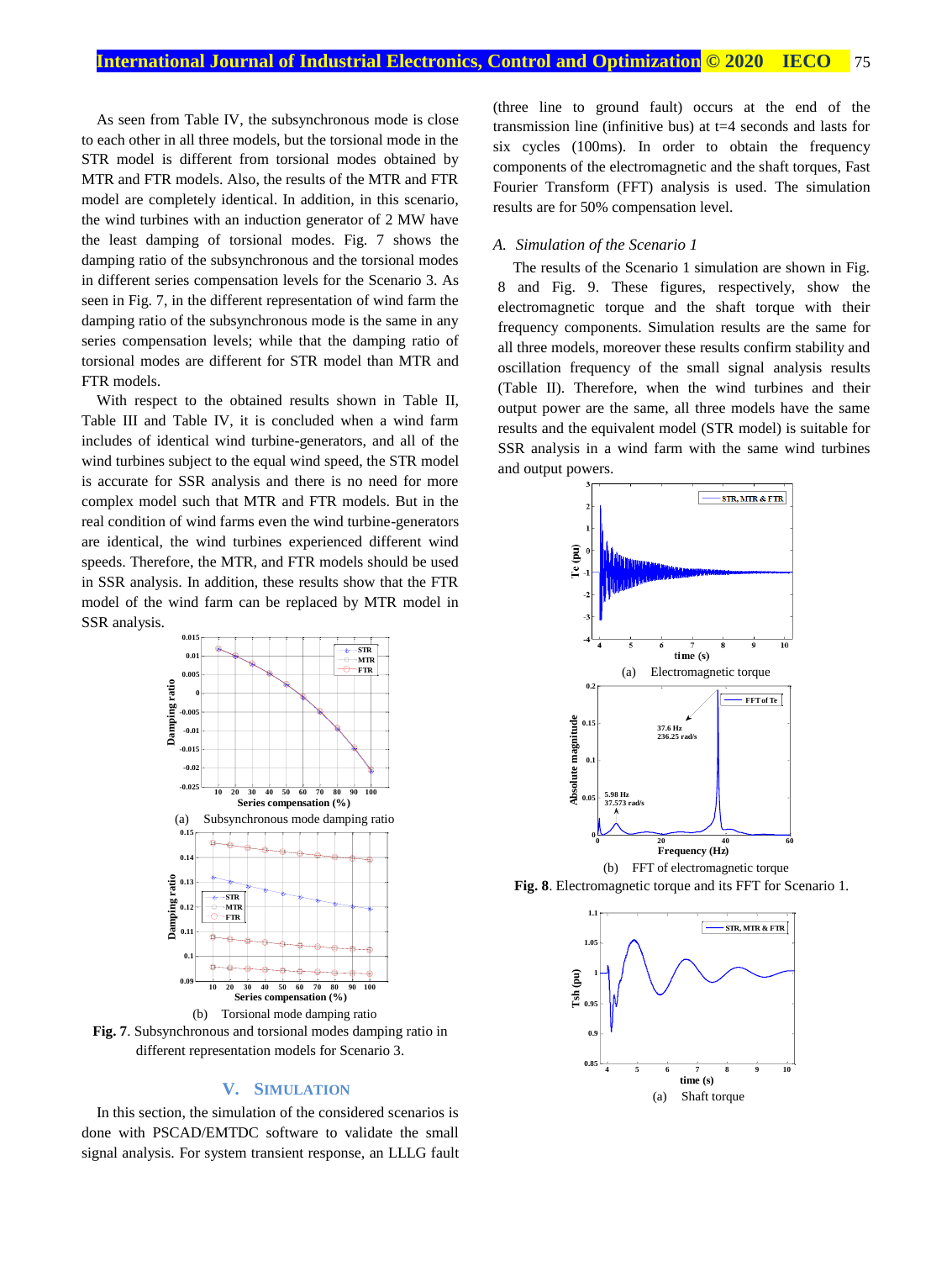



**Fig. 10.** Electromagnetic torques for Scenario 2.

#### *B. Simulation of the Scenario 2*

For Scenario 2, the generator electromagnetic torque in different wind farm models and their frequency components are shown in Fig. 10 and Fig. 11, respectively. As shown in Fig. 10, the transient behavior of the electromagnetic torque is the same in all models, and according to Fig. 11, the frequency and amplitude of the oscillations are the same in all three models.



**Fig. 11.** FFT analysis of Electromagnetic torques for Scenario 2.

In Fig. 12, the torsional torques applied to the generator shaft and the FFT are shown for different models. Fig. 12 shows the torsional torques of the STR and the MTR models are different, while the MTR and FTR have completely similar results. Fig. 12 show that a group of wind turbines with a higher output power have higher torsional oscillations amplitude and less damping. Therefore, the results of simulation and small signal analysis show that in the SSR phenomenon analysis when wind turbines have different aerodynamic torques, the modeling of all wind turbines with an equivalent turbine (STR model) is not to be accurate enough. Also, the results show that using the exact model of wind turbines (FTR model) is not necessary, and the wind turbines with the same productive power can be modeled in the same group (MTR model).

#### *C. Simulation of the Scenario 3*

Fig. 13 and Fig. 14 respectively represent the electromagnetic torques for the different models of the wind farm for Scenario 3. Furthermore, the FFT analysis of this scenario is shown in Fig. 15. According to these two figures, the transient behavior in all three models, the amplitude and the frequency of the oscillations are the same and confirms the results of the small signal analysis (Table IV). Also, Fig. 16 shows the torques applied to the shaft of generators in different wind farm models and their FFT. According to Fig. 16, the transient behavior and the frequency of the torsional torques oscillations resulting from the simulation are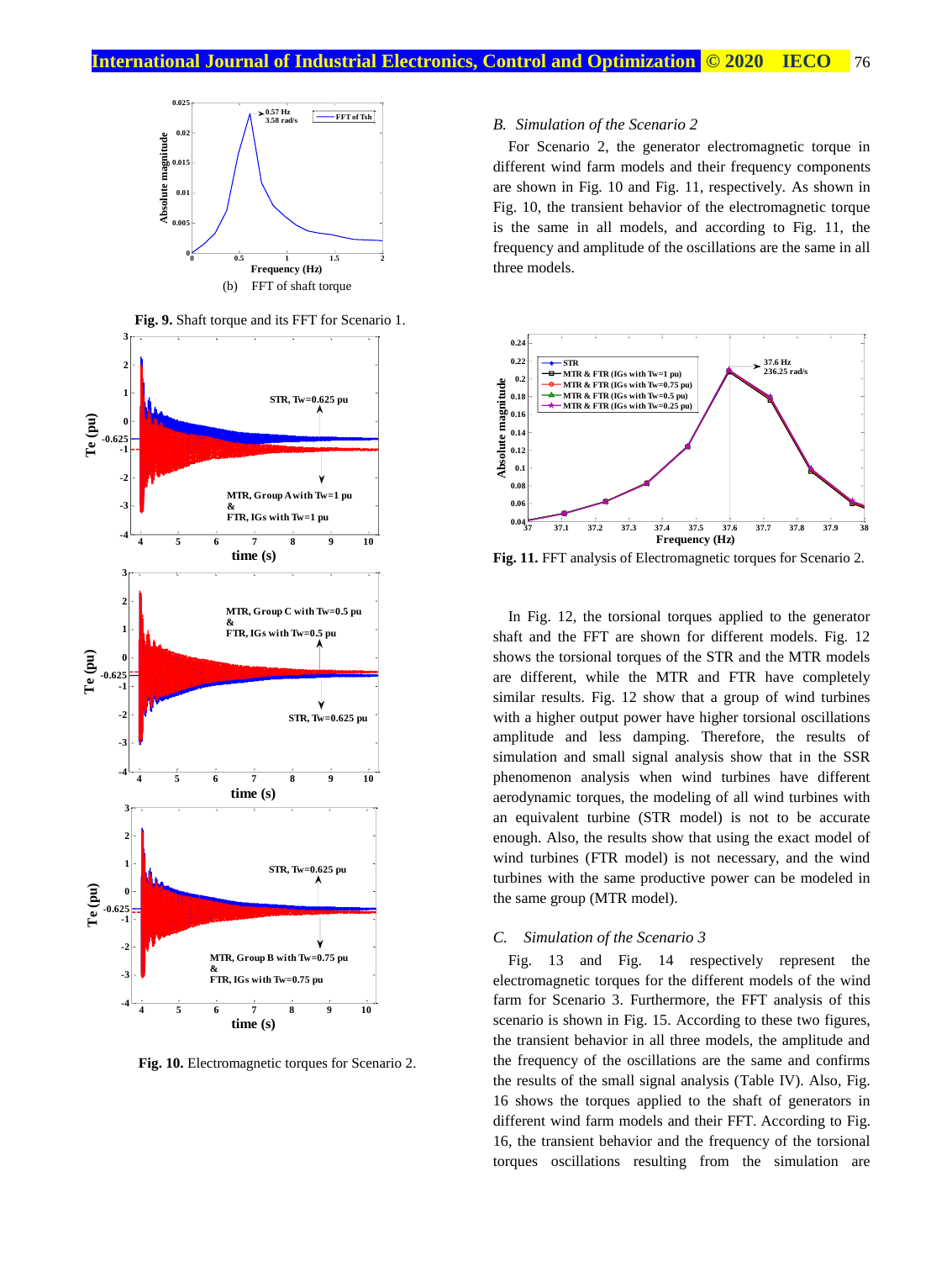confirmed the small signal results. Fig. 16 shows that the MTR and FTR models have led to very similar results in determining the frequency and amplitude of the oscillations. While there is a little difference between the results of the STR model and the results of MTR and FTR models. Therefore, in a wind farm with different wind turbines for the SSR phenomenon analysis, the same wind turbines modeling in a group (MTR model) gives us more accurate results.



**Fig. 12.** Shaft torques and their FFT analysis for Scenario 2.



**Fig. 13.** Electromagnetic torques for STR model in Scenario 3.



**Fig. 14.** Electromagnetic torques for MTR model in Scenario 3.



**Fig. 15.** FFT analysis of Electromagnetic torques for Scenario 3.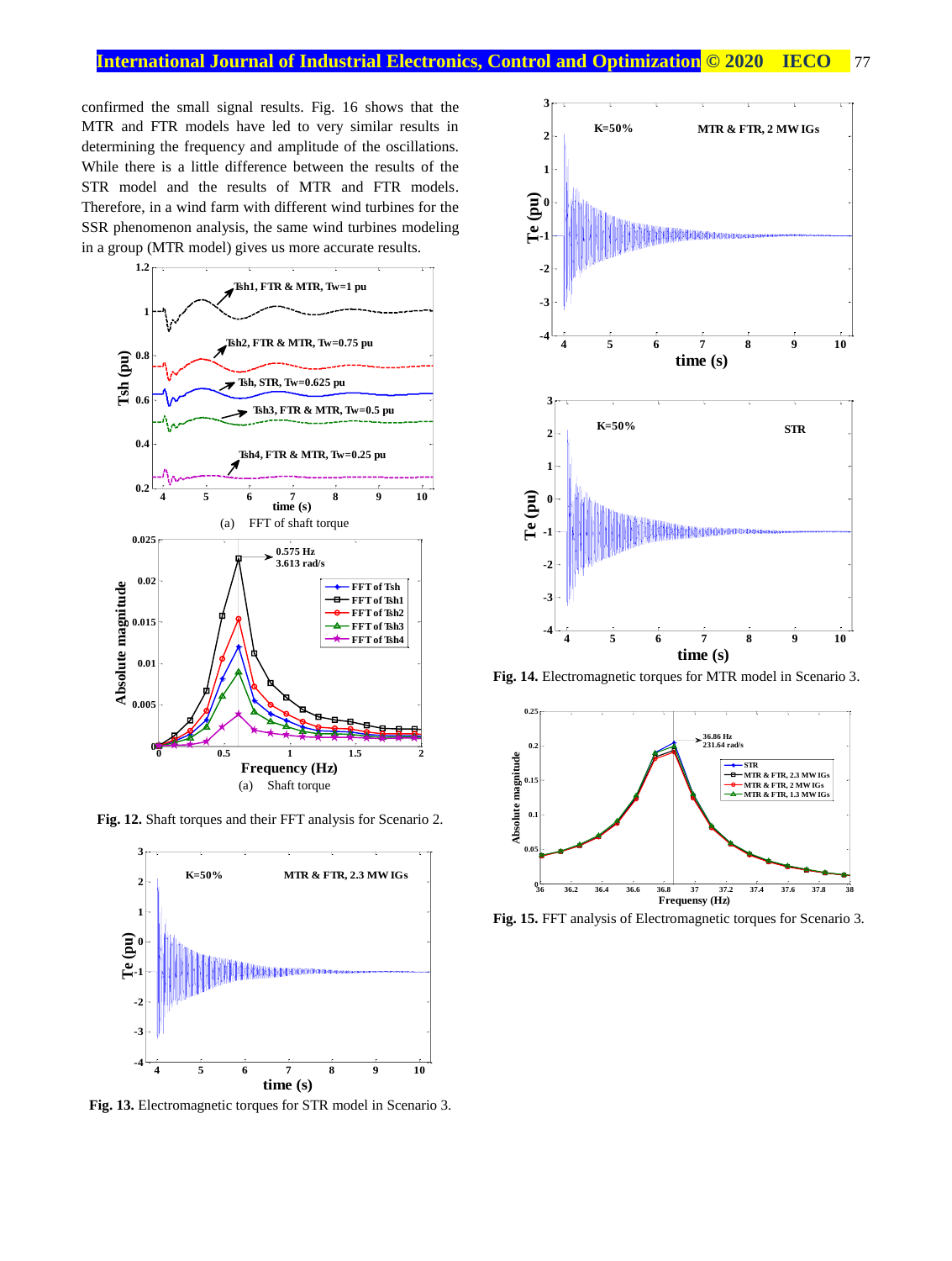#### **VI. CONCLUSIONS**

In this paper, the effect of different representation types of wind turbines (STR, MTR and FTR models) on the SSR analysis in the double-cage IG based wind farm is studied. For this purpose, by the STR, MTR and FTR models both torsional interaction and induction generator effect are studied in different conditions of the power system. The results show that in all of these representation, the subsynchronous mode has not so much changed. Therefore, an equivalent model (STR model) for the wind farm is adequate to study the induction generator effect. Also, the increase in the series compensation level reduces the damping of this mode, and this mode becomes unstable from a series compensation level to next. Therefore, the induction generator effect is more influenced by the series compensation level and the different rated capacity and different output power of wind turbines has a little effect on the induction generator effect phenomenon. In addition, the increase in the series compensation level almost reduces the damping of torsional mode but this mode is stable for different series compensation levels. Furthermore, when all wind turbines are the same and affected by the same wind speed (the same aerodynamic torques), an equivalent model (STR model) is suitable for torsional interaction analysis. While that when wind turbines are subjected to different wind speed or the wind turbines are not the same in electrical and mechanical parameters, the STR model is not suitable to study the torsional interaction. In these conditions, the MTR model provides an accurate result of torsional interaction between the turbine generator and the series capacitor.

#### **REFERENCES**

- [1] A. Ackerman, *Wind power in power systems*, John Wiley and Sons, New York, 2005.
- [2] A. Lara, J. Ekanayake and C. Huges, *Wind energy generation modeling and control*, John Wiley and Sons, Chichester, U.K., 2009.
- [3] S. Sawyer, S. Teske and K. Rave, *Global wind energy outlook*, Available from: [http://www.gwec.net/,](http://www.gwec.net/) 2014.
- [4] P. Ledesma and J. Usaola, "Transient stability of a fixed speed wind farm," *Renewable Energy*, Vol. 28, No. 9, pp. 1341-1355, 2003.
- [5] D. J. Trudnowski, A. Gentile, J. M. Khan and E. M. Petritz, "Fixed speed wind-generator and wind-park modeling for transient stability studies," *IEEE Transactions on Power Systems*, Vol. 19, No. 4, pp. 1911-1917, 2004.
- [6] E. Muljadi, C. Butterfield, B. Parsons and A. Ellis, "Effect of variable speed wind turbine generator on stability of a weak grid," *IEEE Transaction on Energy Conversion*, Vol. 22, No. 1, pp. 29-36, 2007.
- [7] A. Khajeh and Z. Shabani, "Adaptive gain scheduling control of doubly fed induction generator based wind turbines to improve fault ride through performance," *International Journal of Industrial Electronics, Control and Optimization*, Vol. 1, No. 1, pp. 61-70, 2018.<br>I. Erlich, J. Kretschmann, Fortma
- [8] I. Erlich, J. Kretschmann, Fortmann, S. Mueller-Engelhardt and H. Wrede, "Modeling of wind turbines based on doubly-fed induction generators for power system stability studies," *IEEE Transactions on Power Systems*, Vol. 22, No. 3, pp. 909-919, 2007.
- [9] E. L. Petersen and P. H. Madsen, "wind Farms," *[Encyclopedia of the Anthropocene](https://www.sciencedirect.com/science/referenceworks/9780128135761)*, Vol. 1, pp. 407-420, 2018.
- [10] A. Moharana and R. K. Varma, "Subsynchronous resonance in single cage self excited induction generator based wind farm connected to series-compensated lines," *IET Generation, Transmission & Distribution*, Vol. 5, No. 12, pp. 1221-1232, 2011.



**Fig. 16.** Shaft torques and their FFT analysis for Scenario 3.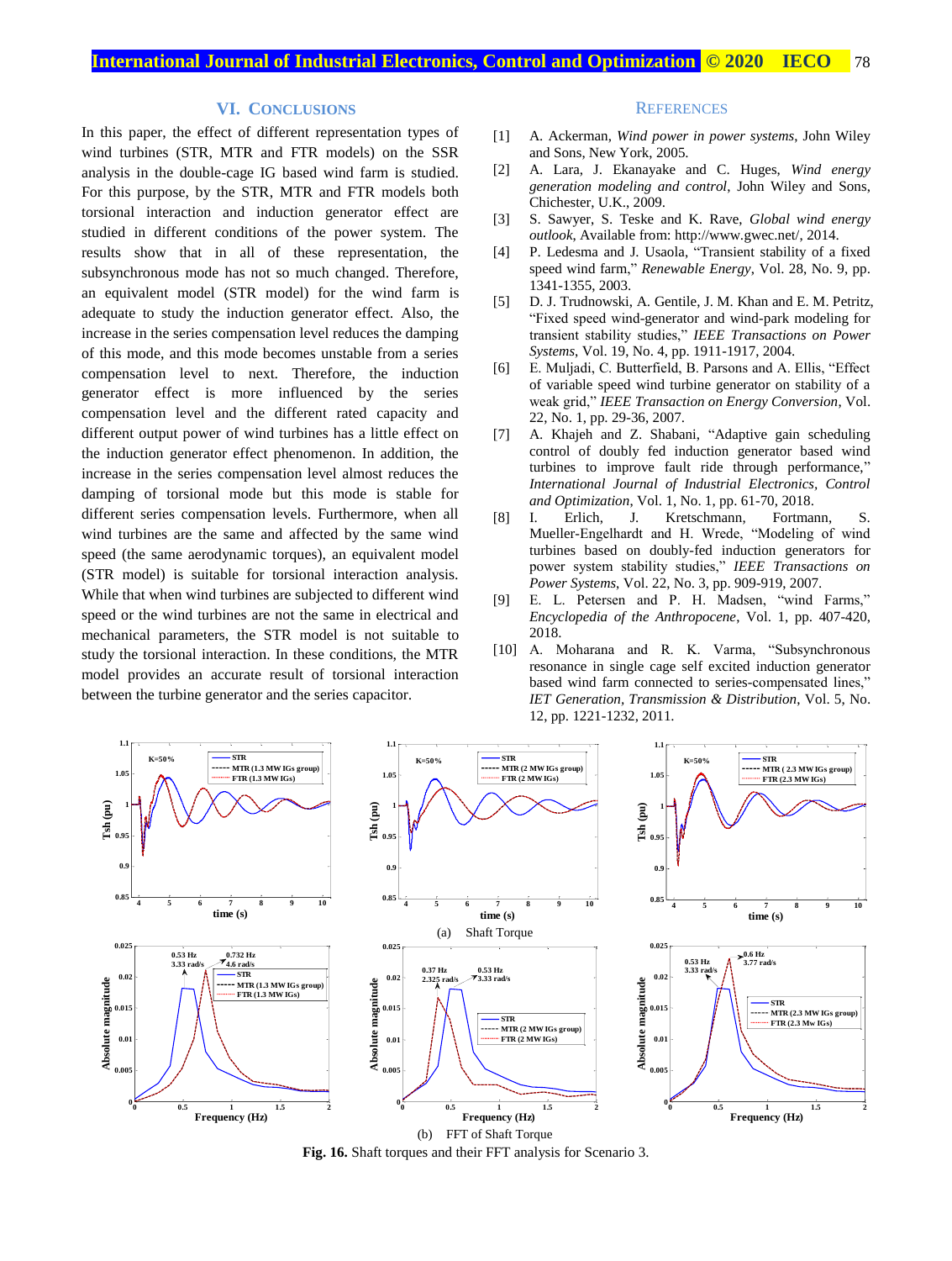# **International Journal of Industrial Electronics, Control and Optimization.© 2020 IECO…** 79

- [11] A. Moharana and R. K. Varma, "SSR in double-cage induction-generator-based wind farm connected to series-compensated Transmission line," *IEEE Transactions on Power Systems*, Vol. 28, No. 3, pp. 2573-2583, 2013.
- [12] M. Henderson, D. Bertagnolli and D. Ramey, "Planning HVDC and FACTS in New England," *Proc. IEEE/PES PSCE*, Seattle, WA, USA, pp. 1-3, 15-18 March 2009.
- [13] P. Kundur, *Power system stability and control*, Tata McGraw-Hill, New York, 1994.
- [14] K. Padiyar, *Analysis of subsynchronous resonance in power system*, Kluwer Academic, 1999.
- [15] A. Tabesh and R. Iravani, "Small-signal dynamic model and analysis of a fixed-speed wind farm—A frequency response approach," *IEEE Transaction on Power Delivery*, Vol. 21, No. 2, pp. 778–787, 2006.
- [16] S. M. Chan, R. L. Cresap and D. H. Curtice, "Wind turbine cluster model," *IEEE Transactions on Power Apparatus and Systems*, Vol. 103, No. 7, pp. 1692–1698, 1984.
- [17] J. Xu, P. K. Kanyingi, K. Wang, G. Li and X. Jiang, "Probabilistic small signal stability analysis with large scale integration of wind power considering dependence," *Renewable and Sustainable Energy Reviews*, Vol. 69, pp. 1258-1270, 2017.
- [18] A. Ostadi, A. Yazdani and R. K. Varma, "Modeling and stability analysis of a DFIG-based wind-power generator interfaced with a series-compensated line," *IEEE Transaction on Power Delivery*, Vol. 24, No. 3, pp. 1504-1514, 2009.
- [19] L. Fan, C. Zhu, Z. Miao and M. Hu, "Modal analysis of a DFIG-based wind farm interfaced with a series compensated network," *IEEE Transaction on Energy Conversion*, Vol. 26, No. 4, pp. 1010-1020, 2011.
- [20] H. A. Mohammadpour and E. Santi, "Subsynchronous resonance analysis in DFIG-based wind farms: Definitions and problem identification — Part I," *Proceeding on IEEE Energy Conversion Congress and Exposition (ECCE)*, Pittsburgh, P.A., U.S.A., pp. 812-819, 14-18 September 2014.
- [21] A. Moharana, R. K. Varma, 'SSR alleviation by STATCOM in induction-generator-based wind farm connected to series compensated line," *IEEE Transactions on Sustainable Energy*, Vol. 5, No. 3, pp. 947-957, 2014.
- [22] X. Xi, H. Geng and G. Yang, "Enhanced model of the doubly fed induction generator-based wind farm for small-signal stability studies of weak power system," *IET Renewable Power Generation*, Vol. 8, No. 7, pp. 765-774, 2014.
- [23] H. A. Mohammadpour, A. Ghaderi, and E. Santi, "Analysis of subsynchronous resonance in doubly-fed induction generator-based wind farms interfaced with gate – controlled series capacitor," *IET Generation, Transmission & Distribution*, Vol. 8, No. 12, pp. 1998-2011, 2014.
- [24] A. E. Leon, J. M. Mauricio and J. A. Solsona, "Subsynchronous resonance mitigation using variable speed wind energy conversion systems," *IET Generation, Transmission & Distribution*, Vol. 7, No. 5, pp. 511-525, 2013.
- [25] H. [A. Mohammadpour,](https://www.sciencedirect.com/science/article/pii/S0378779615000280#!) A. [Ghaderi,](https://www.sciencedirect.com/science/article/pii/S0378779615000280#!) H. [Mohammadpour](https://www.sciencedirect.com/science/article/pii/S0378779615000280#!) and E. [Santi,](https://www.sciencedirect.com/science/article/pii/S0378779615000280#!) "SSR damping in wind farms using observed-state feedback control of DFIG converters,' *Electric Power Systems Research*, Vol. 123, PP. 57-66, 2015.
- [26] F. [Mancilla-David,](https://www.sciencedirect.com/science/article/pii/S0196890415002873#!) J. L. [Domínguez-García,](https://www.sciencedirect.com/science/article/pii/S0196890415002873#!) M. [De Prada,](https://www.sciencedirect.com/science/article/pii/S0196890415002873#!) O. [Gomis-Bellmunt,](https://www.sciencedirect.com/science/article/pii/S0196890415002873#!) M. [Singh](https://www.sciencedirect.com/science/article/pii/S0196890415002873#!) and E. [Muljadi,](https://www.sciencedirect.com/science/article/pii/S0196890415002873#!) "Modeling and control of Type-2 wind turbines for subsynchronous resonance damping," *[Energy Conversion and Management](https://www.sciencedirect.com/science/journal/01968904)*, Vol. 97, pp. 315-322, 2015.
- [27] A. [Vasel-Be-Hagh,](https://www.sciencedirect.com/science/article/pii/S2213138816301072#!) C. L. [Archer,](https://www.sciencedirect.com/science/article/pii/S2213138816301072#!) "Wind farms with counter-rotating wind turbines," *[Sustainable Energy](https://www.sciencedirect.com/science/journal/22131388)  [Technologies and Assessments](https://www.sciencedirect.com/science/journal/22131388)*, Vol. 24, pp. 19-30, 2017.
- [28] V. B. [Virulkar](https://www.sciencedirect.com/science/article/pii/S1364032115012642#!) and G.V. [Gotmare,](https://www.sciencedirect.com/science/article/pii/S1364032115012642#!) "Subsynchronous resonance in series compensated wind farm: a review," *[Renewable and Sustainable Energy Reviews](https://www.sciencedirect.com/science/journal/13640321)*, Vol. 55, pp. 1010-1029, 2016.
- [29] X. Xie, X. Zhang, H. Liu, Y. Li, and C. Zhang, "Characteristic analysis of subsynchronous resonance in practical wind farms connected to series-compensated transmissions," *IEEE Transaction on Energy Conversion*, Vol. 32, No. 3, pp. 1117-1126, 2017.
- [30] X. Zhang, X. Xie, H. Liu, H. and Y. Li, "Mitigation of subsynchronous control interaction in wind power systems with GA-SA tuned damping controller," *IFAC Papers Online*, Vol. 50, No. 1, pp. 8740–8745, 2017.
- [31] S. Chernet, M. Beza and M. Bongiorno, "Investigation of subsynchronous control interaction in DFIG-based wind farms connected to a series compensated transmission line," *Electrical Power and Energy Systems*, Vol. 105, pp. 765-774, 2019.
- [32] L. Shi and G. Xu, "Subsynchronous resonance analysis and simulation on wind farm," *[2nd International](https://ieeexplore.ieee.org/xpl/mostRecentIssue.jsp?punumber=8383943)  [Conference on Power and Renewable Energy \(ICPRE\)](https://ieeexplore.ieee.org/xpl/mostRecentIssue.jsp?punumber=8383943)*, pp. 412-416, 2017.
- [33] B. Zoghdar-Moghadam-Shahrekohne and S. M. Barakati, "A novel approach for mitigating SSR in DFIG-based wind farms integrated into series compensated network," *9th International Congress on Ultra Modern Telecommunications and Control Systems and Workshops (ICUMT)*, Munich, pp. 311-317, 2017.
- [34] W. Chen, X. Xie, D. Wang, H. Liu and H. Liu, "Probabilistic Stability Analysis of Subsynchronous Resonance for Series-Compensated DFIG Based Wind Farms," *IEEE Transactions on Sustainable Energy*, Vol. 9, No. 1, pp. 400-409, 2018.
- [35] J. Shaira, X. Xie, L. Wang, W. Liu, J. He, and H. Liu, "Overview of emerging subsynchronous oscillations in practical wind power systems," *Renewable and Sustainable Energy Reviews*, Vol. 99, pp. 159–168, 2019.
- [36] A. K. Moharana, Subsynchronous resonance in wind farms, Ph.D. Thesis, Dept. of ECE, University of Western Ontario, Canada, 2012.
- [37] P. C. Krause, O. Wasynczuk, and S. D. Sudho, *Analysis of Electric Machinery and Drive Systems,* IEEE Press, 2002.

#### **APPENDIX**

| <b>TABLE V</b><br>DOUBLE-CAGE INDUCTION GENERATORS DATA. |           |         |           |  |  |
|----------------------------------------------------------|-----------|---------|-----------|--|--|
| Parameter                                                | 2.3 MW IG | 2 MW IG | 1.3 MW IG |  |  |
| P                                                        | 2.3 MW    | 2 MW    | 1.3 MW    |  |  |
| V                                                        | 690 V     | 690 V   | 690 V     |  |  |
| F                                                        | $60$ Hz   | $60$ Hz | $60$ Hz   |  |  |
| Number of poles                                          | 6         | 6       | 6         |  |  |